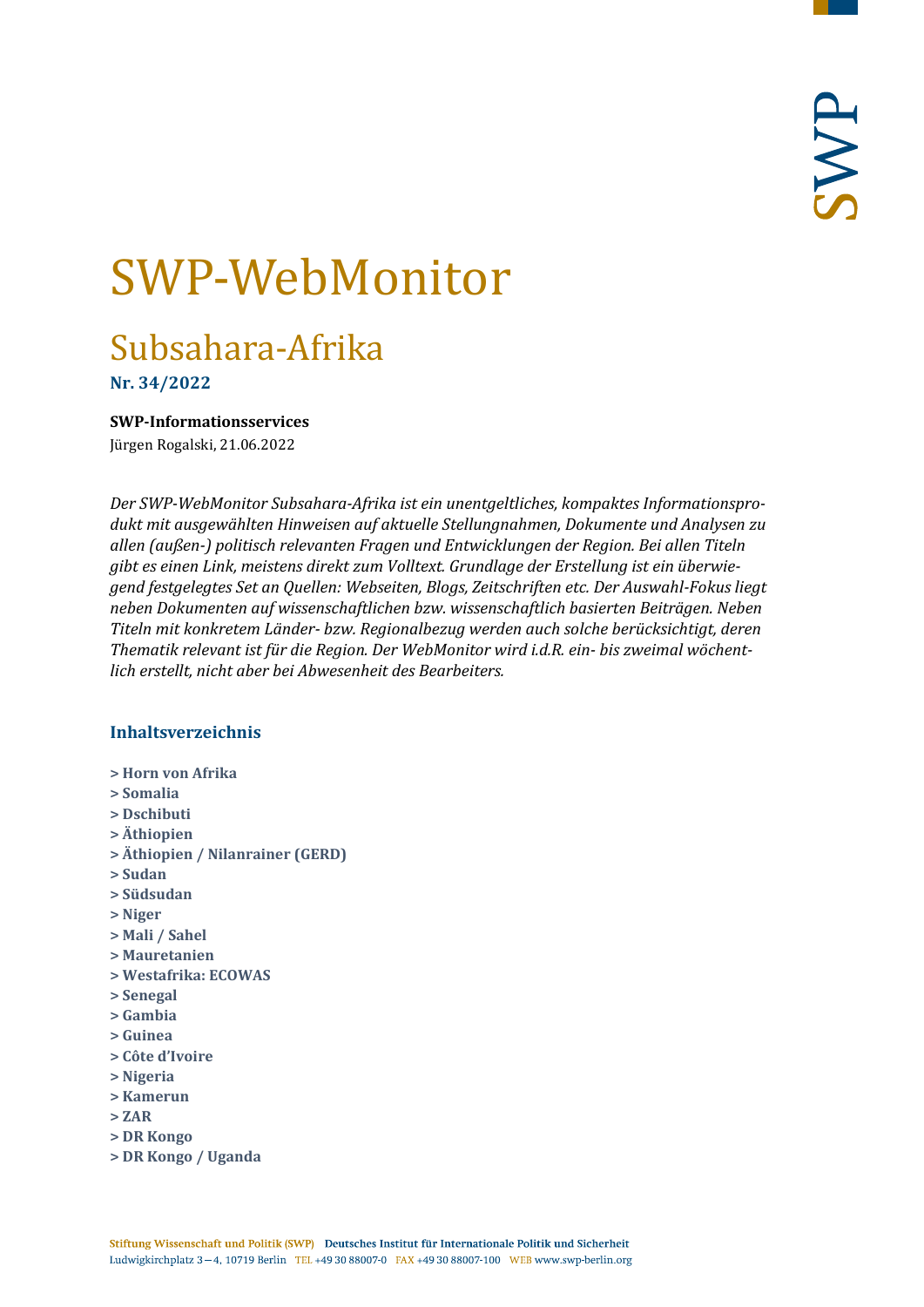- **[> Ruanda](#page-9-2)**
- **[> Kenia](#page-10-0)**
- **[> Ostafrika / Südliches Afrika](#page-10-1)**
- **[> Simbabwe](#page-10-2)**
- **[> Namibia](#page-11-0)**
- **[> RSA](#page-11-1)**
- **> EU - [Afrika](#page-12-0)**
- **> EU - [Mittelmeerraum / MENA-Region / Afrika: Migrationspolitik / Flüchtlinge](#page-12-1)**
- **[> Nordische Länder -](#page-13-0) Afrika**
- **[> Türkei -](#page-13-1) Afrika**
- **[> Ägypten -](#page-13-2) Afrika**
- **[> Russland / Ukraine -](#page-14-0) Afrika**
- **[> Peacekeeping \(Afrika\)](#page-14-1)**
- **[> Gesellschaft \(Afrika\)](#page-14-2)**
- **[> Autoritäre Regime / soziale Medien \(allg./global\)](#page-15-0)**
- **[> Terrorismus / Jihadismus / -bekämpfung](#page-15-1)**
- **[> "Land Grabbing" / Konflikte \(Afrika/global\)](#page-15-2)**
- **[> Bergbau / Rohstoffe / Lieferketten: Umwelt / Menschenrechte \(Afrika\)](#page-16-0)**
- **[> Energie / Energieversorgung \(Afrika\)](#page-16-1)**
- <span id="page-1-0"></span>**[> Coronavirus-Krise / COVID-19 \(allg./global\)](#page-16-2)**

#### **> Horn von Afrika**

Foreign Affairs Council *Inhalt u.a.:* - Horn of Africa EU, 20.06.2022 <https://www.consilium.europa.eu/en/meetings/fac/2022/06/20/>

>>>

**Concurrent Crises in the Horn of Africa** Jacob Kurtzer, Hareem Fatima Abdullah, Sierra Ballard CSIS, 07.06.2022, 7 S. [https://csis-website-prod.s3.amazonaws.com/s3fs-public/publication/220607\\_Kurtzer\\_Crises\\_Af](https://csis-website-prod.s3.amazonaws.com/s3fs-public/publication/220607_Kurtzer_Crises_Africa.pdf?t.O57kIsNFCr2ruTeIpbBVxW06rNVtOS)[rica.pdf?t.O57kIsNFCr2ruTeIpbBVxW06rNVtOS](https://csis-website-prod.s3.amazonaws.com/s3fs-public/publication/220607_Kurtzer_Crises_Africa.pdf?t.O57kIsNFCr2ruTeIpbBVxW06rNVtOS)

<span id="page-1-1"></span>*[Zurück zum Inhaltsverzeichnis](#page-0-0)*

# **> Somalia**

Security Council Committee on Somalia Briefed by Panel of Experts on Its Midterm Update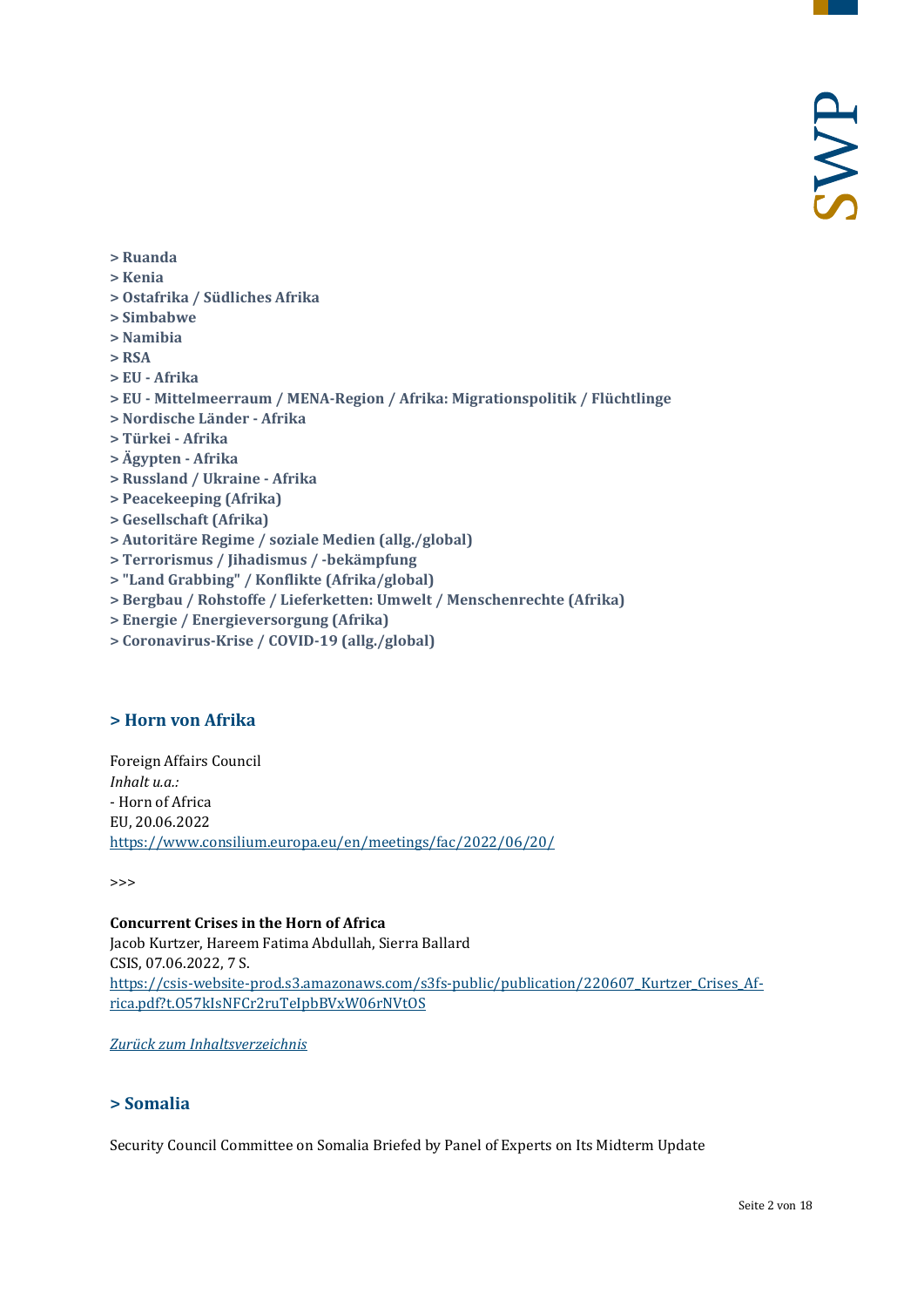UNSC, 17.06.2022 <https://www.un.org/press/en/2022/sc14935.doc.htm>

IMF Executive Board Completes the Second and Third Reviews of the Extended Credit Facility for Somalia IMF, 17.06.2022, ca. 2 S. [https://www.imf.org/en/News/Articles/2022/06/20/pr22215-somalia-imf-executive-board-com](https://www.imf.org/en/News/Articles/2022/06/20/pr22215-somalia-imf-executive-board-completes-second-and-third-reviews-of-ecf)[pletes-second-and-third-reviews-of-ecf](https://www.imf.org/en/News/Articles/2022/06/20/pr22215-somalia-imf-executive-board-completes-second-and-third-reviews-of-ecf)

 $\rightarrow$ 

Explainer Video: What will authorizing the return of US troops mean for Somalia? Ahmed Soliman Chatham House, 17.06.2022, 00:02h <https://www.chathamhouse.org/2022/06/what-will-authorizing-return-us-troops-mean-somalia>

**ْ إعادة الولایات المتحدة نشر قواتھا في الصومال: الدوافع والسیناریوھات أحمد عسكر** EPC, 15.06.2022, ca. 2 S. <https://epcenter.ae/3mSpEYt>

#### **Considering Political Engagement with Al-Shabaab in Somalia**

"The war with Al-Shabaab's Islamist insurgency has dragged on for fifteen years. As it reviews its options, Somalia's new government should look into what room there might be for dialogue with the group. The alternative is more fighting with no end in sight. ..." ICG, 21.06.2022, 46 S. <https://d2071andvip0wj.cloudfront.net/309-engagement-al-shabaab-somalia.pdf> @WAO

**Towards an Integrated Approach to Climate Security and Peacebuilding in Somalia** Emilie Broek, Christophe M. Hodder SIPRI, 06.2022, 43 S. https://www.sipri.org/sites/default/files/2022-06/2206 towards an integrated approach to cli[mate\\_security\\_and\\_peacebuilding\\_in\\_somalia\\_0.pdf](https://www.sipri.org/sites/default/files/2022-06/2206_towards_an_integrated_approach_to_climate_security_and_peacebuilding_in_somalia_0.pdf) @WAO

<span id="page-2-0"></span>*[Zurück zum Inhaltsverzeichnis](#page-0-0)*

# **> Dschibuti**

IMF Staff Concludes Visit to Djibouti IMF, 17.06.2022 [https://www.imf.org/en/News/Articles/2022/06/17/pr22209-imf-staff-concludes-visit-to-dji](https://www.imf.org/en/News/Articles/2022/06/17/pr22209-imf-staff-concludes-visit-to-djibouti)[bouti](https://www.imf.org/en/News/Articles/2022/06/17/pr22209-imf-staff-concludes-visit-to-djibouti)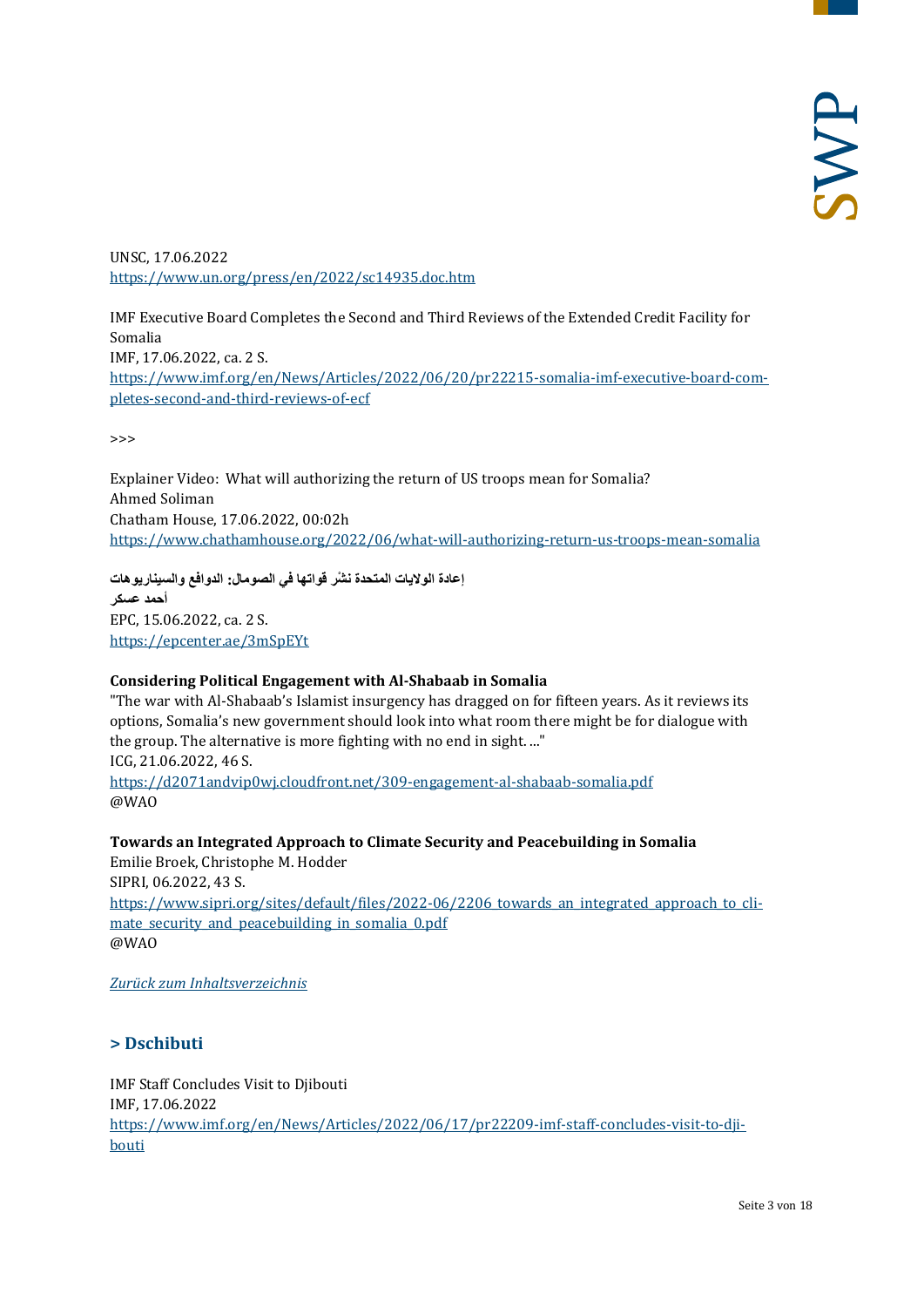#### <span id="page-3-0"></span>*[Zurück zum Inhaltsverzeichnis](#page-0-0)*

# **> Äthiopien**

**Ethiopia - Northern Ethiopia Humanitarian Update Situation Report** UN-OCHA, 17.06.2022, 18 S. [https://reliefweb.int/attachments/aa1148ff-c03f-4811-8874](https://reliefweb.int/attachments/aa1148ff-c03f-4811-8874-c517df0d778b/Situation%20Report%20-%20Northern%20Ethiopia%20-%20Humanitarian%20Update%20-%2016%20Jun%202022.pdf) [c517df0d778b/Situation%20Report%20-%20Northern%20Ethiopia%20-](https://reliefweb.int/attachments/aa1148ff-c03f-4811-8874-c517df0d778b/Situation%20Report%20-%20Northern%20Ethiopia%20-%20Humanitarian%20Update%20-%2016%20Jun%202022.pdf) [%20Humanitarian%20Update%20-%2016%20Jun%202022.pdf](https://reliefweb.int/attachments/aa1148ff-c03f-4811-8874-c517df0d778b/Situation%20Report%20-%20Northern%20Ethiopia%20-%20Humanitarian%20Update%20-%2016%20Jun%202022.pdf)

>>>

EU Should Press Ethiopia for Tangible Rights Progress - Government Should Ensure Access to Aid; End Arbitrary Detentions HRW, 17.06.2022 <https://www.hrw.org/news/2022/06/17/eu-should-press-ethiopia-tangible-rights-progress>

>>>

Prosecuting crimes against humanity in Ethiopia: where is the law? Tadesse Simie Metekia "To fulfil its promise to fight impunity, Ethiopia needs to enact legislation criminalising gross human rights violations. ..." ISSAfrica, 21.06.2022, ca. 2 S. <https://issafrica.org/iss-today/prosecuting-crimes-against-humanity-in-ethiopia-where-is-the-law>

<span id="page-3-1"></span>*[Zurück zum Inhaltsverzeichnis](#page-0-0)*

# **> Äthiopien / Nilanrainer (GERD)**

Egypt boosts ties with Tanzania amid ongoing Nile dam dispute Hagar Hosny

"Egypt is boosting ties with the Nile Basin countries while Ethiopia inches toward the third filling of the Grand Ethiopian Renaissance Dam without an agreement with the downstream countries. ..." Al Monitor, 17.06.2022, ca. 2 S.

[https://www.al-monitor.com/originals/2022/06/egypt-boosts-ties-tanzania-amid-ongoing-nile](https://www.al-monitor.com/originals/2022/06/egypt-boosts-ties-tanzania-amid-ongoing-nile-dam-dispute)[dam-dispute](https://www.al-monitor.com/originals/2022/06/egypt-boosts-ties-tanzania-amid-ongoing-nile-dam-dispute)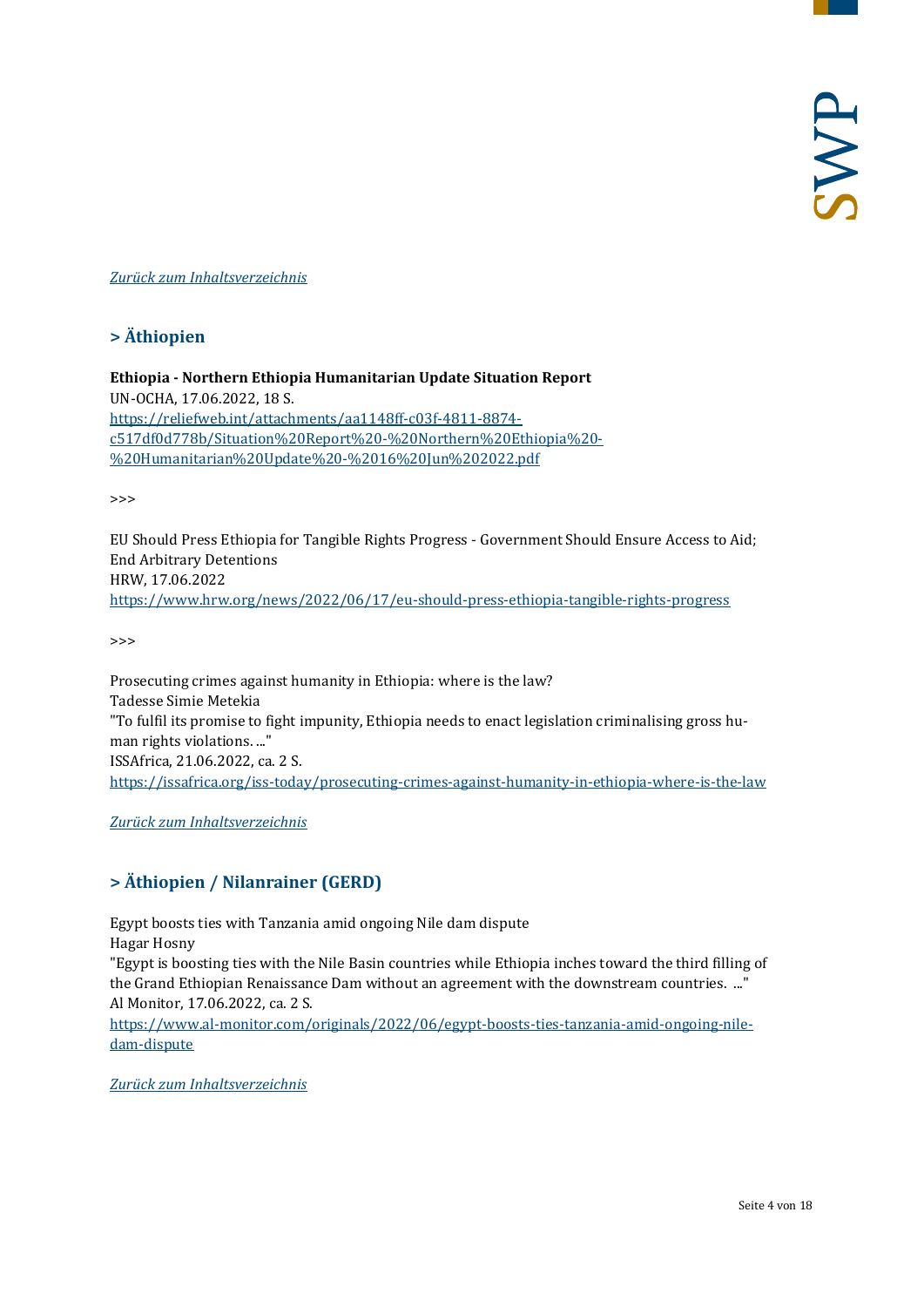### <span id="page-4-0"></span>**> Sudan**

Sudan: Conflict in Kulbus locality, West Darfur, Situation Report No. 01 UN-OCHA, 20.06.2022, 4 S. [https://reliefweb.int/attachments/afab8174-ffbb-4149-b0b6](https://reliefweb.int/attachments/afab8174-ffbb-4149-b0b6-bc139d7d0d7c/Situation%20Report%20-%20Sudan%20-%2020%20Jun%202022.pdf) [bc139d7d0d7c/Situation%20Report%20-%20Sudan%20-%2020%20Jun%202022.pdf](https://reliefweb.int/attachments/afab8174-ffbb-4149-b0b6-bc139d7d0d7c/Situation%20Report%20-%20Sudan%20-%2020%20Jun%202022.pdf)

>>>

UN Rights Body Should Maintain Scrutiny on Sudan - Enhanced Interactive Dialogue, HRC 50 HRW, 17.06.2022 <https://www.hrw.org/news/2022/06/17/un-rights-body-should-maintain-scrutiny-sudan>

>>>

# **Direct Talks Between the Forces of Freedom and Change and the Military in Sudan: Prospects & Challenges**

EPC, 17.06.2022, ca. 3 S. [https://epc.ae/en/details/featured/direct-negotiations-between-the-forces-of-freedom-and](https://epc.ae/en/details/featured/direct-negotiations-between-the-forces-of-freedom-and-change-and-the-military-in-sudan-challenges-prospects)[change-and-the-military-in-sudan-challenges-prospects](https://epc.ae/en/details/featured/direct-negotiations-between-the-forces-of-freedom-and-change-and-the-military-in-sudan-challenges-prospects) *Arab. Version:* <https://epcenter.ae/3OkOFY1>

<span id="page-4-1"></span>*[Zurück zum Inhaltsverzeichnis](#page-0-0)*

# **> Südsudan**

**Window of Opportunity for South Sudan Meeting Critical Benchmarks Closing, Mission Head Tells Security Council, Calling Peace Agreement Vital** UNSC, 20.06.2022, ca. 3 S. <https://www.un.org/press/en/2022/sc14936.doc.htm> *Zum Hintergrund:* [https://www.securitycouncilreport.org/whatsinblue/2022/06/south-sudan-briefing-and-consul](https://www.securitycouncilreport.org/whatsinblue/2022/06/south-sudan-briefing-and-consultations-17.php)[tations-17.php](https://www.securitycouncilreport.org/whatsinblue/2022/06/south-sudan-briefing-and-consultations-17.php) *Siehe:* **Situation in South Sudan - Report of the Secretary-General** UNSC, 09.06.2022, 18 S. <https://undocs.org/S/2022/468> @WAO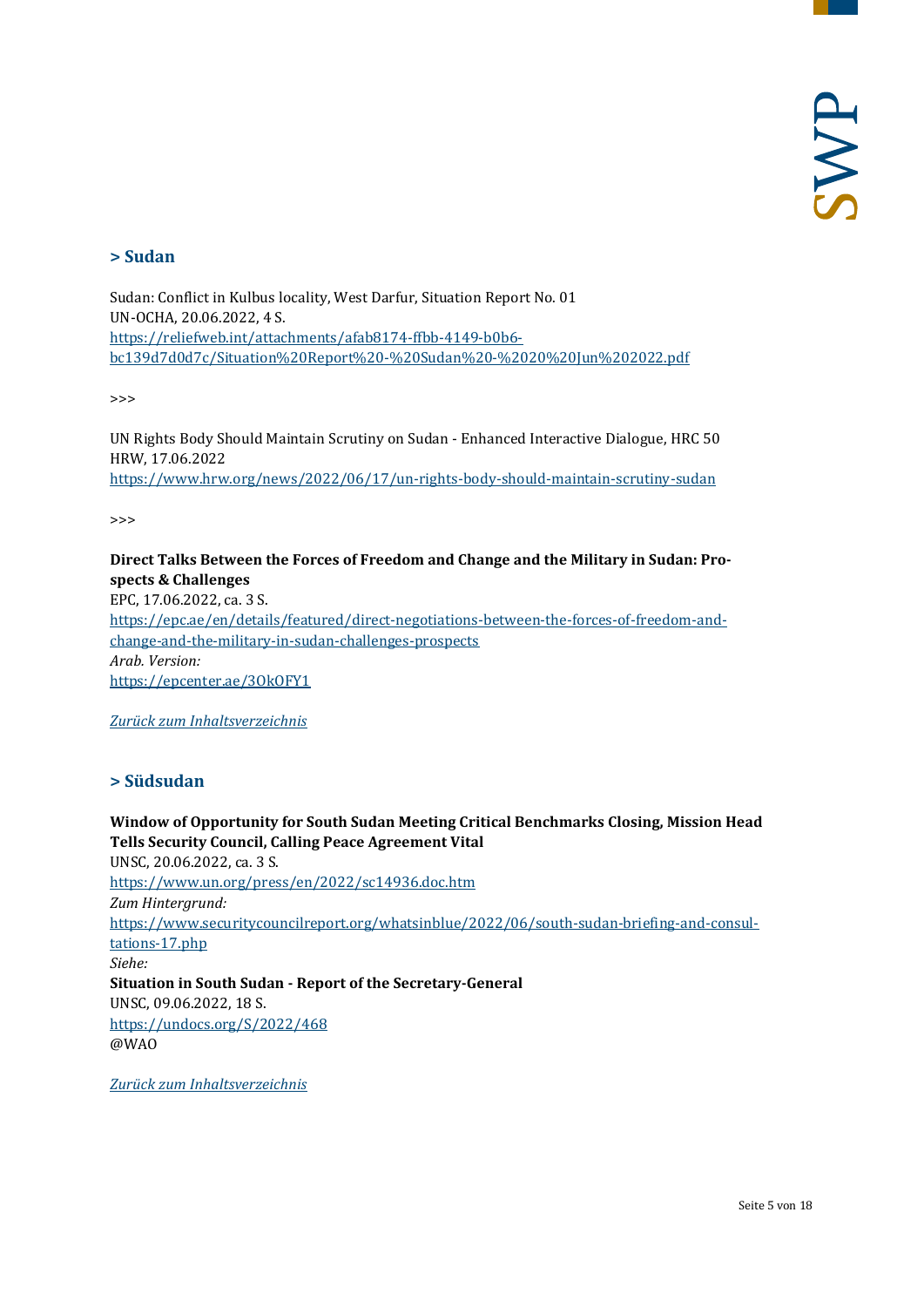#### <span id="page-5-0"></span>**> Niger**

**Niger Doubles Down on Its Security Partnership With France** Chris Olaoluwa Ogunmodede WPR, 15.06.2022, ca. 2 S. *Preview:* [https://www.worldpoliticsreview.com/trend-lines/30612/in-niger-politics-and-governance-are](https://www.worldpoliticsreview.com/trend-lines/30612/in-niger-politics-and-governance-are-obstacles-to-security)[obstacles-to-security](https://www.worldpoliticsreview.com/trend-lines/30612/in-niger-politics-and-governance-are-obstacles-to-security) *Volltext für SWP auf Anfrage von mir!*

<span id="page-5-1"></span>*[Zurück zum Inhaltsverzeichnis](#page-0-0)*

# **> Mali / Sahel**

Security Council Press Statement on Attack against United Nations Multidimensional Integrated Stabilization Mission in Mali UNSC, 20.06.2022 <https://www.un.org/press/en/2022/sc14938.doc.htm>

Secretary-General Strongly Condemns Deadly Attack on Peacekeepers in Kidal, Mali UN, 19.06.2022 <https://www.un.org/press/en/2022/sgsm21334.doc.htm>

>>>

**مستقبل الوضع السیاسي في مالي** EPC, 10.06.2022, ca. 2 S. <https://epcenter.ae/3xzvMed>

Foreign Terrorist Fighters in the Sahel-Sahara Region of Africa: Recommendations for stemming a long-lasting threat CAERT, 04.2022, 11 S. [http://caert.org.dz/Policy-Briefs/policy-paper-ftfs200522-foreign-terrorist-fighters-in-the-sahel](http://caert.org.dz/Policy-Briefs/policy-paper-ftfs200522-foreign-terrorist-fighters-in-the-sahel-sahara-rigion-of-africa.pdf)[sahara-rigion-of-africa.pdf](http://caert.org.dz/Policy-Briefs/policy-paper-ftfs200522-foreign-terrorist-fighters-in-the-sahel-sahara-rigion-of-africa.pdf)

Coups d'état and Political Instability in the Western Sahel: Implications for the Fight against Terrorism and Violent Extremism CAERT, 04.2022, 19 S. <http://caert.org.dz/Policy-Briefs/final-policy-paper-coups200522.pdf>

#### **Actors and drivers of conflict in the Sahel - Unpacking 'new climate wars'**

Signe Marie Cold-Ravnkilde & Boubacar Ba DIIS, 04.2022, 79 S.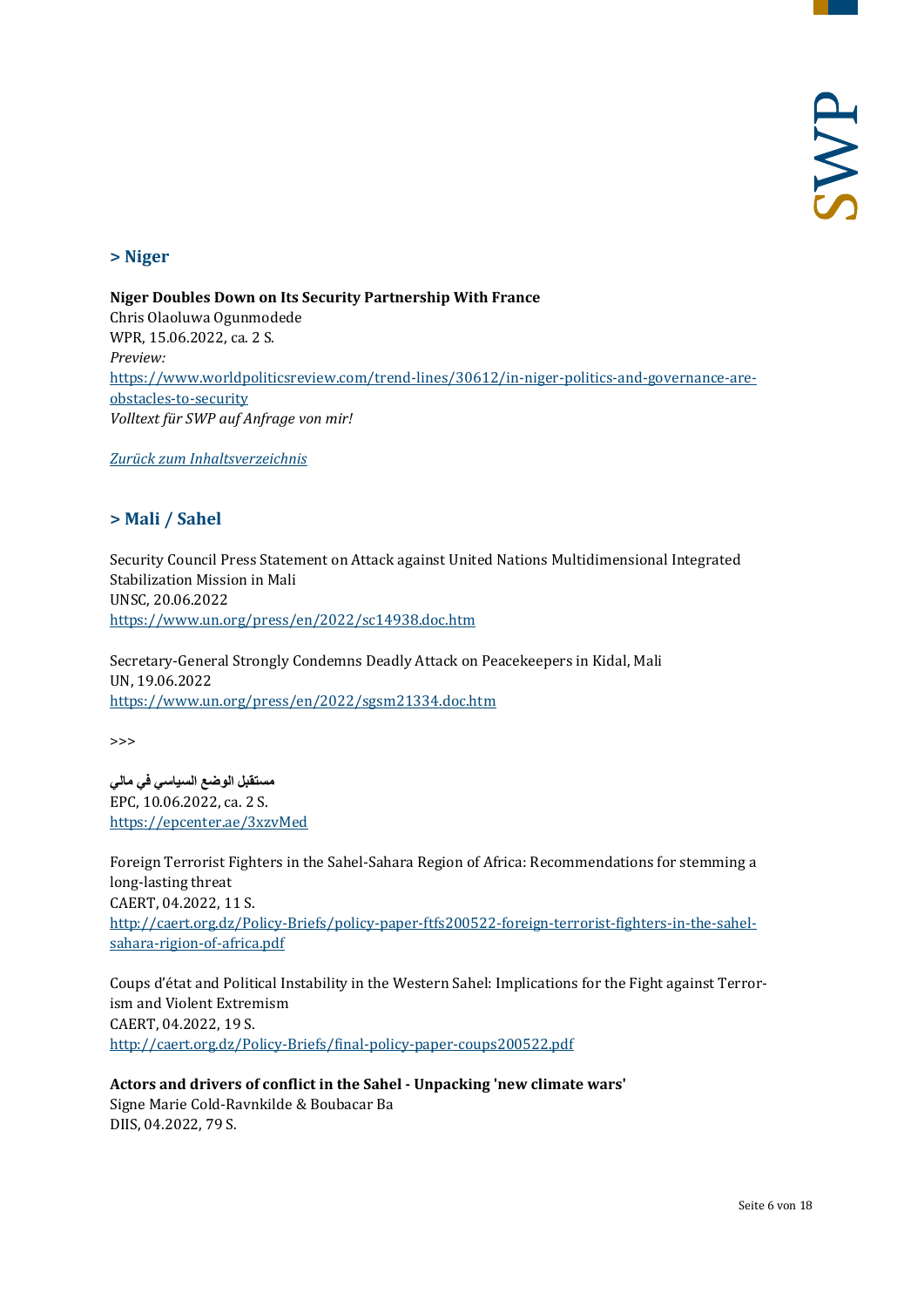https://pure.diis.dk/ws/files/5417749/Actors and drivers conflict Sa[hel\\_DIIS\\_Report\\_2022\\_04.pdf](https://pure.diis.dk/ws/files/5417749/Actors_and_drivers_conflict_Sahel_DIIS_Report_2022_04.pdf) *Interview mit den AutorInnen:* <https://www.diis.dk/en/research/interview-climate-change-and-conflict-in-mali> @WAO

### **Conceptualising eco-violence: moving beyond the multiple labelling of water and agricultural resource conflicts in the Sahel**

Ezenwa E. Olumba, Bernard U. Nwosu, Francis N. Okpaleke & Rowland Chukwuma Okoli In: Third World Quarterly (online first), 06.2022, 16 S. *Abstract und Download (open access):* <https://doi.org/10.1080/01436597.2022.2083601>

<span id="page-6-0"></span>*[Zurück zum Inhaltsverzeichnis](#page-0-0)*

#### **> Mauretanien**

Distrust, corruption, and favouritism: Mauritians' negative perceptions of their police Afrobarometer, 17.06.2022, 15 S. https://www.afrobarometer.org/wp-content/uploads/2022/06/AD526-Distrust%5EI[corruption%5EJ-favouritism-mark-Mauritians-perceptions-of-police-Afrobarometer-dispatch-](https://www.afrobarometer.org/wp-content/uploads/2022/06/AD526-Distrust%5EJ-corruption%5EJ-favouritism-mark-Mauritians-perceptions-of-police-Afrobarometer-dispatch-17jun22.pdf)[17jun22.pdf](https://www.afrobarometer.org/wp-content/uploads/2022/06/AD526-Distrust%5EJ-corruption%5EJ-favouritism-mark-Mauritians-perceptions-of-police-Afrobarometer-dispatch-17jun22.pdf)

<span id="page-6-1"></span>*[Zurück zum Inhaltsverzeichnis](#page-0-0)*

#### **> Westafrika: ECOWAS**

**Quelles options pour l'intégration monétaire en zone CEDEAO?** Moubarack Lo, Mohamed Ben Omar Ndiaye PCNS, 06.2022, 42 S. [https://www.policycenter.ma/sites/default/files/2022-06/RP\\_06-22\\_Moubarack-Lo.pdf](https://www.policycenter.ma/sites/default/files/2022-06/RP_06-22_Moubarack-Lo.pdf)

<span id="page-6-2"></span>*[Zurück zum Inhaltsverzeichnis](#page-0-0)*

# **> Senegal**

Secretary Blinken's Meeting with Senegalese Foreign Minister Tall Sall US DoS, 17.06.2022 <https://www.state.gov/secretary-blinkens-meeting-with-senegalese-foreign-minister-tall-sall/>

Secretary Antony J. Blinken and Senegalese Foreign Minister Aïssata Tall Sall Before Their Meeting US DoS, 17.06.2022, ca. 2 S.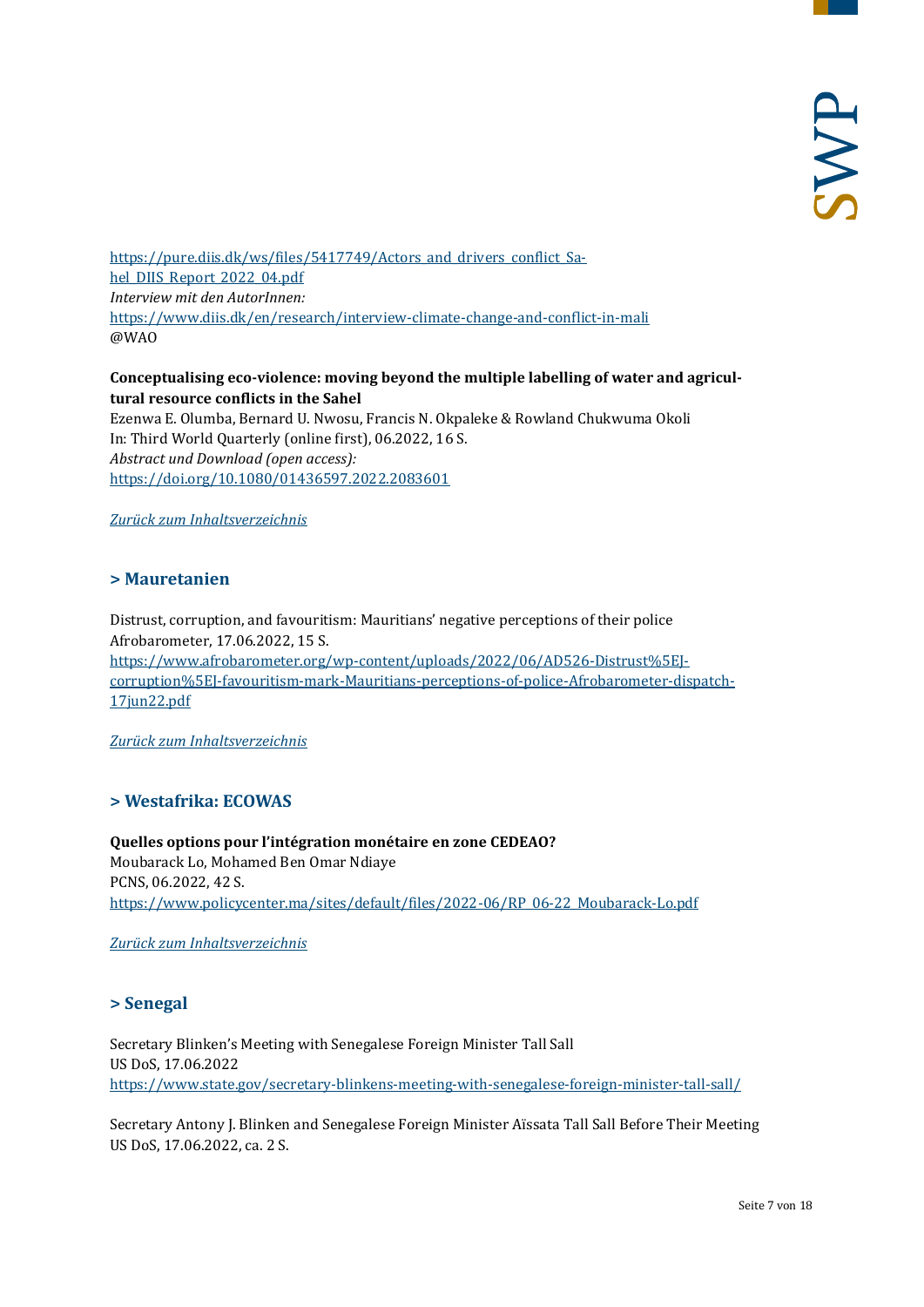[https://www.state.gov/secretary-antony-j-blinken-and-senegalese-foreign-minister-aissata-tall](https://www.state.gov/secretary-antony-j-blinken-and-senegalese-foreign-minister-aissata-tall-sall-before-their-meeting-2/)[sall-before-their-meeting-2/](https://www.state.gov/secretary-antony-j-blinken-and-senegalese-foreign-minister-aissata-tall-sall-before-their-meeting-2/)

Statement by NSC Spokesperson on National Security Advisor Jake Sullivan's Meeting with Foreign Minister Aïssata Tall Sall of Senegal The White House, 18.06.2022 [https://www.whitehouse.gov/briefing-room/statements-releases/2022/06/18/statement-by-nsc](https://www.whitehouse.gov/briefing-room/statements-releases/2022/06/18/statement-by-nsc-spokesperson-on-national-security-advisor-jake-sullivans-meeting-with-foreign-minister-aissata-tall-sall-of-senegal/)[spokesperson-on-national-security-advisor-jake-sullivans-meeting-with-foreign-minister-aissata](https://www.whitehouse.gov/briefing-room/statements-releases/2022/06/18/statement-by-nsc-spokesperson-on-national-security-advisor-jake-sullivans-meeting-with-foreign-minister-aissata-tall-sall-of-senegal/)[tall-sall-of-senegal/](https://www.whitehouse.gov/briefing-room/statements-releases/2022/06/18/statement-by-nsc-spokesperson-on-national-security-advisor-jake-sullivans-meeting-with-foreign-minister-aissata-tall-sall-of-senegal/)

<span id="page-7-0"></span>*[Zurück zum Inhaltsverzeichnis](#page-0-0)*

# **> Gambia**

Building peace: Plotting a route towards democracy in The Gambia UN, 18.06.2022, ca. 2 S. <https://news.un.org/en/story/2022/06/1120332>

<span id="page-7-1"></span>*[Zurück zum Inhaltsverzeichnis](#page-0-0)*

#### **> Guinea**

**CCP Inc. in West Africa - How Chinese Party-State Actors Secured Critical Minerals in Guinea** Briana Boland, Lauren Maranto, Jude Blanchette CSIS, 06.2022, 33 S. [https://csis-website-prod.s3.amazonaws.com/s3fs-public/publication/220607\\_Bo](https://csis-website-prod.s3.amazonaws.com/s3fs-public/publication/220607_Boland_CCP_Guinea.pdf)land CCP Guinea.pdf

<span id="page-7-2"></span>*[Zurück zum Inhaltsverzeichnis](#page-0-0)*

# **> Côte d'Ivoire**

IMF Executive Board Concludes 2022 Article IV Consultation with Côte d'Ivoire IMF, 17.06.2022, ca. 2 S. [https://www.imf.org/en/News/Articles/2022/06/17/imf-executive-board-concludes-2022-arti](https://www.imf.org/en/News/Articles/2022/06/17/imf-executive-board-concludes-2022-article-iv-consultation-with-cote-divoire)[cle-iv-consultation-with-cote-divoire](https://www.imf.org/en/News/Articles/2022/06/17/imf-executive-board-concludes-2022-article-iv-consultation-with-cote-divoire)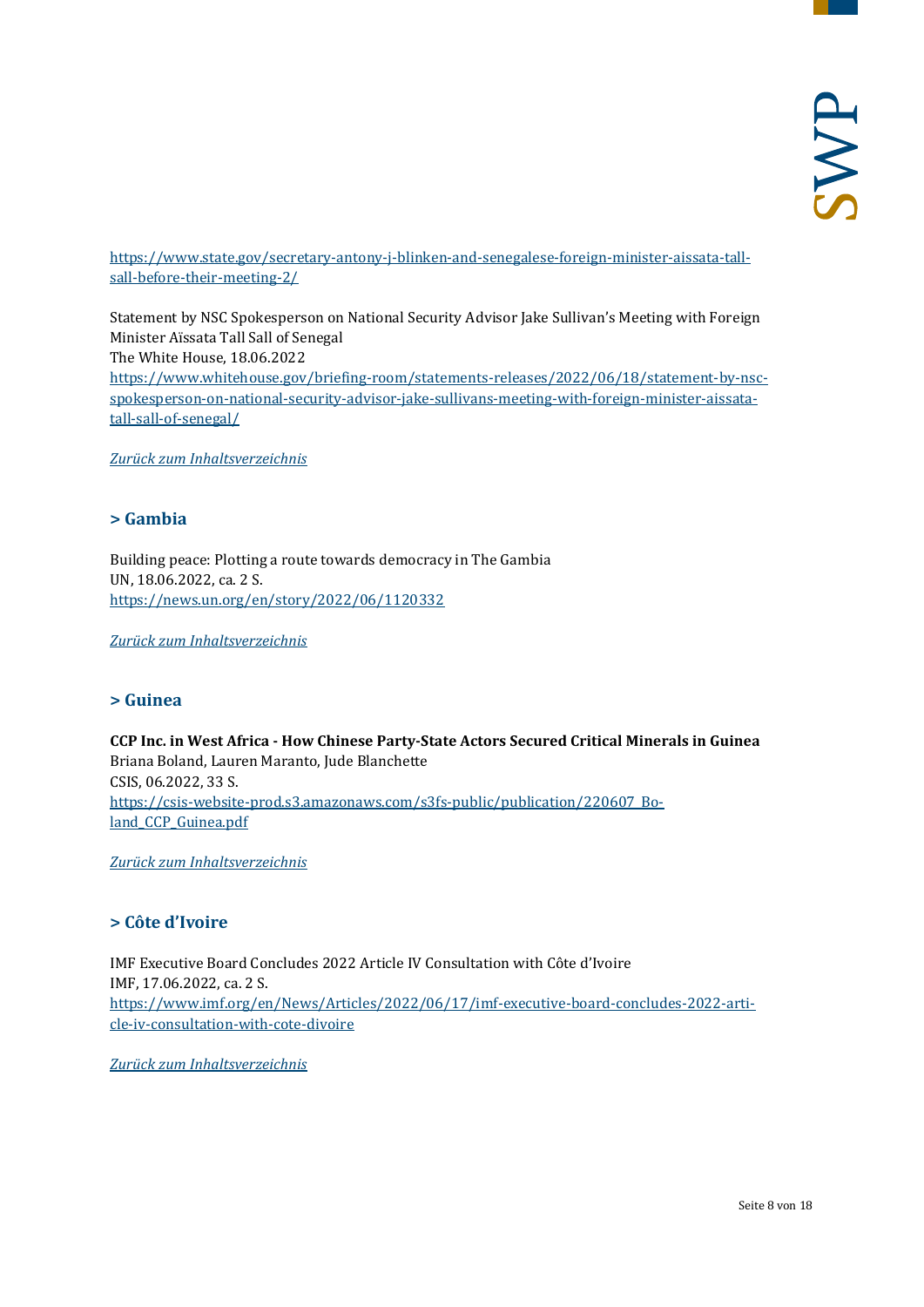# <span id="page-8-0"></span>**> Nigeria**

Nigeria's petrol subsidy is a climate issue Teniola Tayo "Climate change financing could help solve the petrol subsidy problem while cushioning the blow for consumers. ..." ISSAfrica, 20.06.2022, ca. 2 S. <https://issafrica.org/iss-today/nigerias-petrol-subsidy-is-a-climate-issue>

Relief funding for conflict in Nigeria is affecting research agendas Ezenwa Olumba, Emmanuel Terngu Vanger LSE Blog, 20.06.2022, ca. 2 S. [https://blogs.lse.ac.uk/africaatlse/2022/06/20/relief-funding-for-conflict-in-nigeria-is-affecting](https://blogs.lse.ac.uk/africaatlse/2022/06/20/relief-funding-for-conflict-in-nigeria-is-affecting-research-agendas-aid-boko-haram/)[research-agendas-aid-boko-haram/](https://blogs.lse.ac.uk/africaatlse/2022/06/20/relief-funding-for-conflict-in-nigeria-is-affecting-research-agendas-aid-boko-haram/)

Nigerians divided on COVID-19 vaccines, united in calling for aid to vulnerable families Afrobarometer, 21.06.2022, 14 S. [https://www.afrobarometer.org/wp-content/uploads/2022/06/AD527-Nigerians-divided-on-](https://www.afrobarometer.org/wp-content/uploads/2022/06/AD527-Nigerians-divided-on-COVID-19-vaccines-Afrobarometer-dispatch-20june22.pdf)[COVID-19-vaccines-Afrobarometer-dispatch-20june22.pdf](https://www.afrobarometer.org/wp-content/uploads/2022/06/AD527-Nigerians-divided-on-COVID-19-vaccines-Afrobarometer-dispatch-20june22.pdf)

<span id="page-8-1"></span>*[Zurück zum Inhaltsverzeichnis](#page-0-0)*

# **> Kamerun**

Cameroun : Rapport de situation, 31 mai 2022 UN-OCHA, 06.2022, 7 S. [https://reliefweb.int/attachments/e2fcad57-6b74-47b9-945b-](https://reliefweb.int/attachments/e2fcad57-6b74-47b9-945b-5635e32c2a29/Rapport%20de%20situation%20-%20Cameroun%20-%2031%20mai%202022.pdf)[5635e32c2a29/Rapport%20de%20situation%20-%20Cameroun%20-](https://reliefweb.int/attachments/e2fcad57-6b74-47b9-945b-5635e32c2a29/Rapport%20de%20situation%20-%20Cameroun%20-%2031%20mai%202022.pdf) [%2031%20mai%202022.pdf](https://reliefweb.int/attachments/e2fcad57-6b74-47b9-945b-5635e32c2a29/Rapport%20de%20situation%20-%20Cameroun%20-%2031%20mai%202022.pdf)

<span id="page-8-2"></span>*[Zurück zum Inhaltsverzeichnis](#page-0-0)*

# **> ZAR**

**Central African Republic - Report of the Secretary-General** UNSC, 16.06.2022, 21 S. <https://undocs.org/S/2022/491> @WAO

>>>

**Peace agreements with no peace: A critical review of peace agreements in the Central African Republic**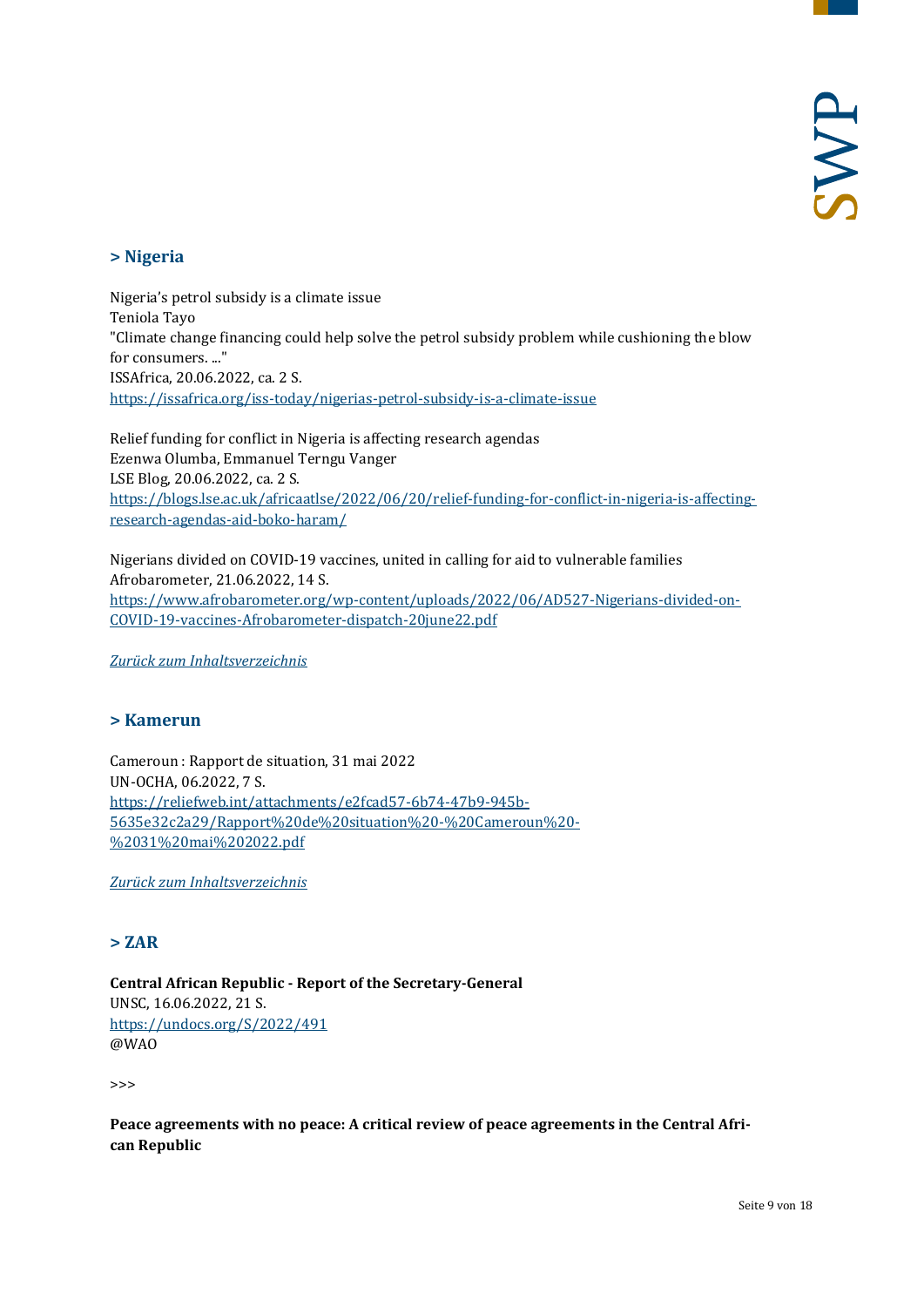Robert Kosho Ndiyun In: African Security Review (online first), 06.2022, 17 S. *Abstract und Download für SWP:* <https://doi.org/10.1080/10246029.2022.2086477>

<span id="page-9-0"></span>*[Zurück zum Inhaltsverzeichnis](#page-0-0)*

#### **> DR Kongo**

UN Human Rights Chief and Special Adviser on Prevention of Genocide disturbed by increase in violence and hate speech in eastern DRC UN-OHCHR, 20.06.2022 [https://www.ohchr.org/en/press-releases/2022/06/un-human-rights-chief-and-special-adviser](https://www.ohchr.org/en/press-releases/2022/06/un-human-rights-chief-and-special-adviser-prevention-genocide-disturbed)[prevention-genocide-disturbed](https://www.ohchr.org/en/press-releases/2022/06/un-human-rights-chief-and-special-adviser-prevention-genocide-disturbed)

>>>

Belgium's King Followed the European Script for His Congo Visit Chris Olaoluwa Ogunmodede WPR, 17.06.2022, ca. 2 S. *Preview:* [https://www.worldpoliticsreview.com/trend-lines/30619/in-congo-belgium-king-s-visit-fol](https://www.worldpoliticsreview.com/trend-lines/30619/in-congo-belgium-king-s-visit-followed-a-well-worn-script)[lowed-a-well-worn-script](https://www.worldpoliticsreview.com/trend-lines/30619/in-congo-belgium-king-s-visit-followed-a-well-worn-script) *Volltext für SWP auf Anfrage von mir!*

<span id="page-9-1"></span>*[Zurück zum Inhaltsverzeichnis](#page-0-0)*

# **> DR Kongo / Uganda**

**"Total Success"? The real goals of Uganda's Operation Shujaa in DRC** Kristof Titeca "Joint Ugandan-Congolese military exercises may have more to do with securing roads and oil than rooting out rebels. ..." African Arguments, 20.06.2022, ca. 2 S. [https://africanarguments.org/2022/06/total-success-the-real-goals-of-uganda-operation-shujaa](https://africanarguments.org/2022/06/total-success-the-real-goals-of-uganda-operation-shujaa-in-drc/)[in-drc/](https://africanarguments.org/2022/06/total-success-the-real-goals-of-uganda-operation-shujaa-in-drc/)

<span id="page-9-2"></span>*[Zurück zum Inhaltsverzeichnis](#page-0-0)*

# **> Ruanda**

**UN expert urges UK to halt transfer of asylum seekers to Rwanda**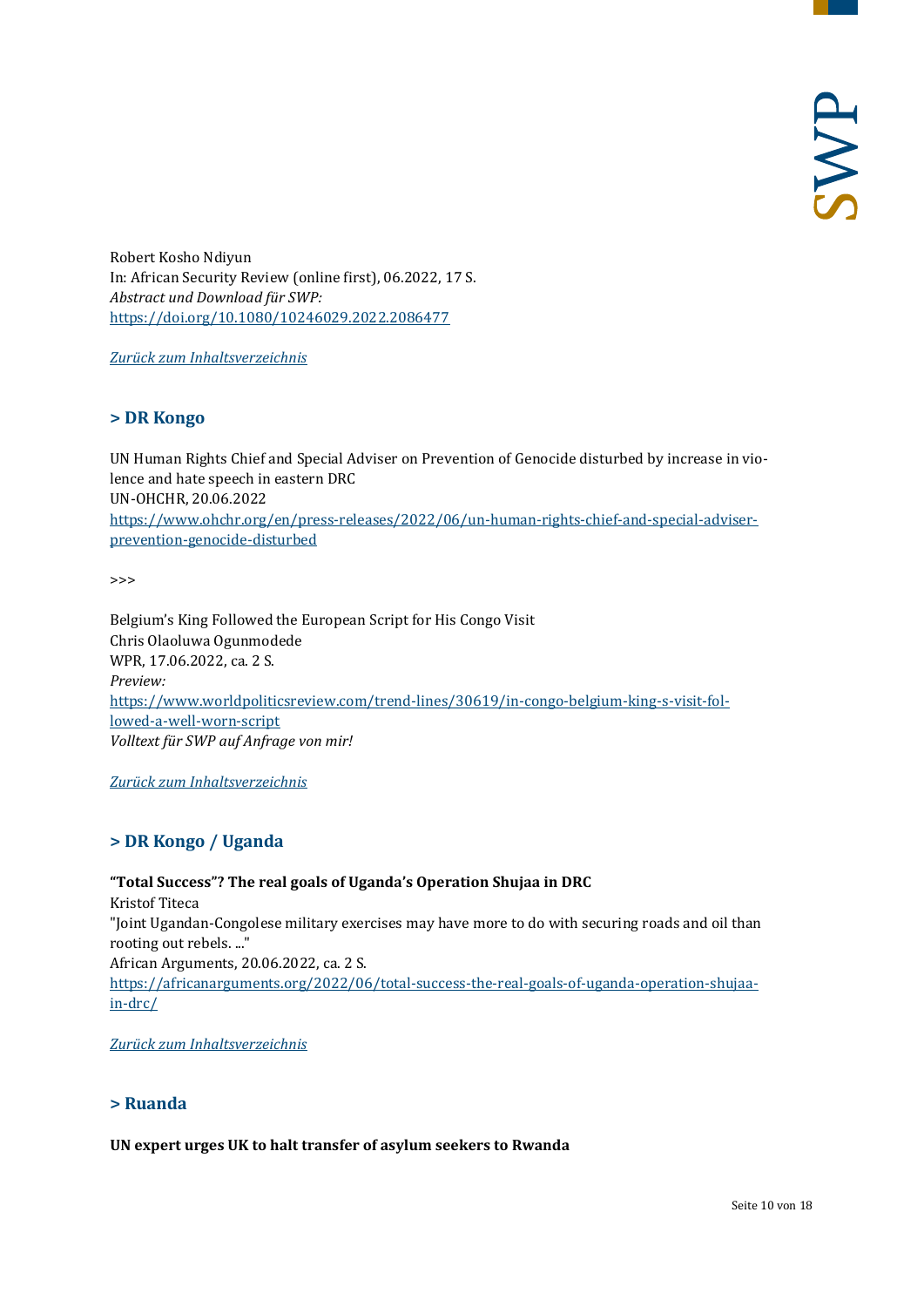UN-OHCHR, 17.06.2022, ca. 2 S. [https://www.ohchr.org/en/press-releases/2022/06/un-expert-urges-uk-halt-transfer-asylum](https://www.ohchr.org/en/press-releases/2022/06/un-expert-urges-uk-halt-transfer-asylum-seekers-rwanda)[seekers-rwanda](https://www.ohchr.org/en/press-releases/2022/06/un-expert-urges-uk-halt-transfer-asylum-seekers-rwanda)

<span id="page-10-0"></span>*[Zurück zum Inhaltsverzeichnis](#page-0-0)*

**> Kenia**

#### **Podcast: Rollercoaster Politics Ahead of Kenya's August Elections**

Murithi Mutiga

"... about Kenya's August election, as Deputy President William Ruto faces off against opposition leader Raila Odinga, who is now backed by Ruto's former ally, President Uhuru Kenyatta, in a country where bloodshed after previous disputed votes still casts a long shadow. ..." ICG, 17.06.2022, 01:00h

[https://www.crisisgroup.org/africa/horn-africa/kenya/rollercoaster-politics-ahead-kenyas-au](https://www.crisisgroup.org/africa/horn-africa/kenya/rollercoaster-politics-ahead-kenyas-august-elections)[gust-elections](https://www.crisisgroup.org/africa/horn-africa/kenya/rollercoaster-politics-ahead-kenyas-august-elections)

<span id="page-10-1"></span>*[Zurück zum Inhaltsverzeichnis](#page-0-0)*

# **> Ostafrika / Südliches Afrika**

**Civil Society Observatory of Illicit Economies in Eastern and Southern Africa** GI-TOC, 06.2022, 26 S. <https://globalinitiative.net/wp-content/uploads/2022/06/ESA-Obs-Risk-Bulletin-25-1.pdf>

<span id="page-10-2"></span>*[Zurück zum Inhaltsverzeichnis](#page-0-0)*

#### **> Simbabwe**

**The Zimbabwe Peace and Reconciliation Commission: Towards an integrated national infrastructure for peace?** Gwinyayi Albert Dzinesa In: African Security Review (online first), 06.2022, 21 S. *Abstract und Download für SWP:* <https://doi.org/10.1080/10246029.2022.2086475>

Youth and the temporalities of non-violent struggles in Zimbabwe: #ThisFlag Movement Simbarashe Gukurume In: African Security Review (online first), 06.2022, 18 S. *Abstract und Download für SWP:* <https://doi.org/10.1080/10246029.2022.2086476>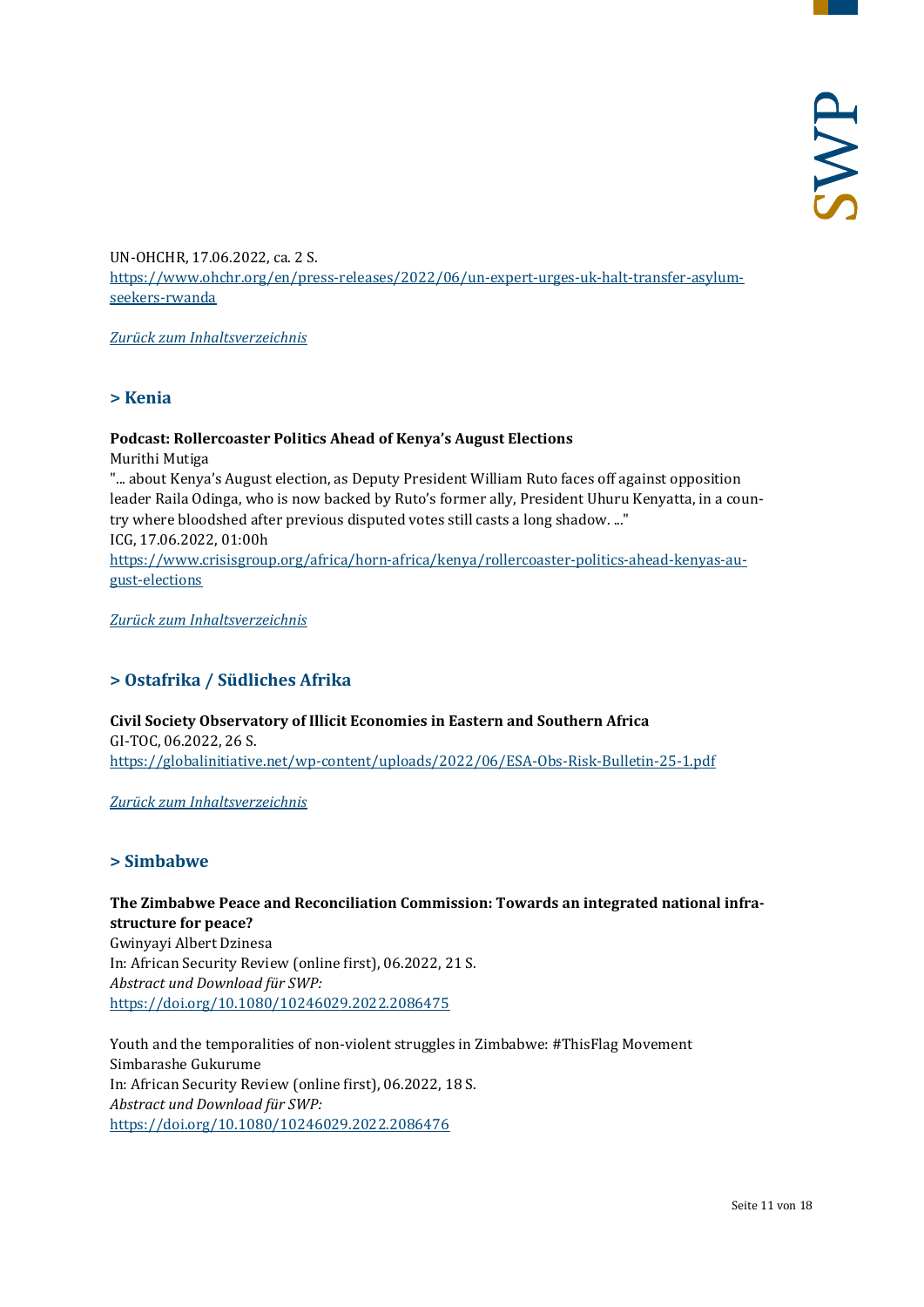*Buchhinweis/Neuerscheinung:* **Mugabe's Legacy - Coups, Conspiracies, and the Conceits of Power in Zimbabwe** David B. Moore London (Hurst), 06.2022, 304 S. *Übersicht und Bestellung:* <https://www.hurstpublishers.com/book/mugabes-legacy/>

<span id="page-11-0"></span>*[Zurück zum Inhaltsverzeichnis](#page-0-0)*

#### **> Namibia**

Experts of the Committee on the Elimination of Discrimination against Women Congratulate Namibia on the adoption of its First National Action Plan on Women, Peace and Security, and Ask Questions about Gender Parity in Politics and Early Marriage UN-OHCHR, 17.06.2022, ca. 3 S. [https://www.ohchr.org/en/news/2022/06/experts-committee-elimination-discrimination](https://www.ohchr.org/en/news/2022/06/experts-committee-elimination-discrimination-against-women-congratulate-namibia)[against-women-congratulate-namibia](https://www.ohchr.org/en/news/2022/06/experts-committee-elimination-discrimination-against-women-congratulate-namibia)

<span id="page-11-1"></span>*[Zurück zum Inhaltsverzeichnis](#page-0-0)*

# **> RSA**

Hybrid Event: Opposition parties and the future of South African democracy John Steenhuisen, Christopher Vandome Chatham House, 27.06.2022, 17.00 – 18.00 (BST, London) *Übersicht und Registrierung:* [https://www.chathamhouse.org/events/all/research-event/opposition-parties-and-future-south](https://www.chathamhouse.org/events/all/research-event/opposition-parties-and-future-south-african-democracy)[african-democracy](https://www.chathamhouse.org/events/all/research-event/opposition-parties-and-future-south-african-democracy)

#### **Trotz Differenzen: Südafrika bleibt Partner**

Melanie Müller In: Die G7 in Kriegszeiten - Krisenbewältigung und Zukunftsgestaltung - SWP 360 Grad, 20.06.2022, 1 S. [https://www.swp-berlin.org/publikation/die-g7-in-kriegszeiten-krisenbewaeltigung-und-zu](https://www.swp-berlin.org/publikation/die-g7-in-kriegszeiten-krisenbewaeltigung-und-zukunftsgestaltung#publication-article-32)[kunftsgestaltung#publication-article-32](https://www.swp-berlin.org/publikation/die-g7-in-kriegszeiten-krisenbewaeltigung-und-zukunftsgestaltung#publication-article-32)

>>>

**Extortion or transformation? The construction mafia in South Africa** GI-TOC, 06.2022, 51 S. [https://globalinitiative.net/wp-content/uploads/2022/06/GITOC-Extortion-or-Transformation-](https://globalinitiative.net/wp-content/uploads/2022/06/GITOC-Extortion-or-Transformation-The-construction-mafia-in-South-Africa.pdf)[The-construction-mafia-in-South-Africa.pdf](https://globalinitiative.net/wp-content/uploads/2022/06/GITOC-Extortion-or-Transformation-The-construction-mafia-in-South-Africa.pdf)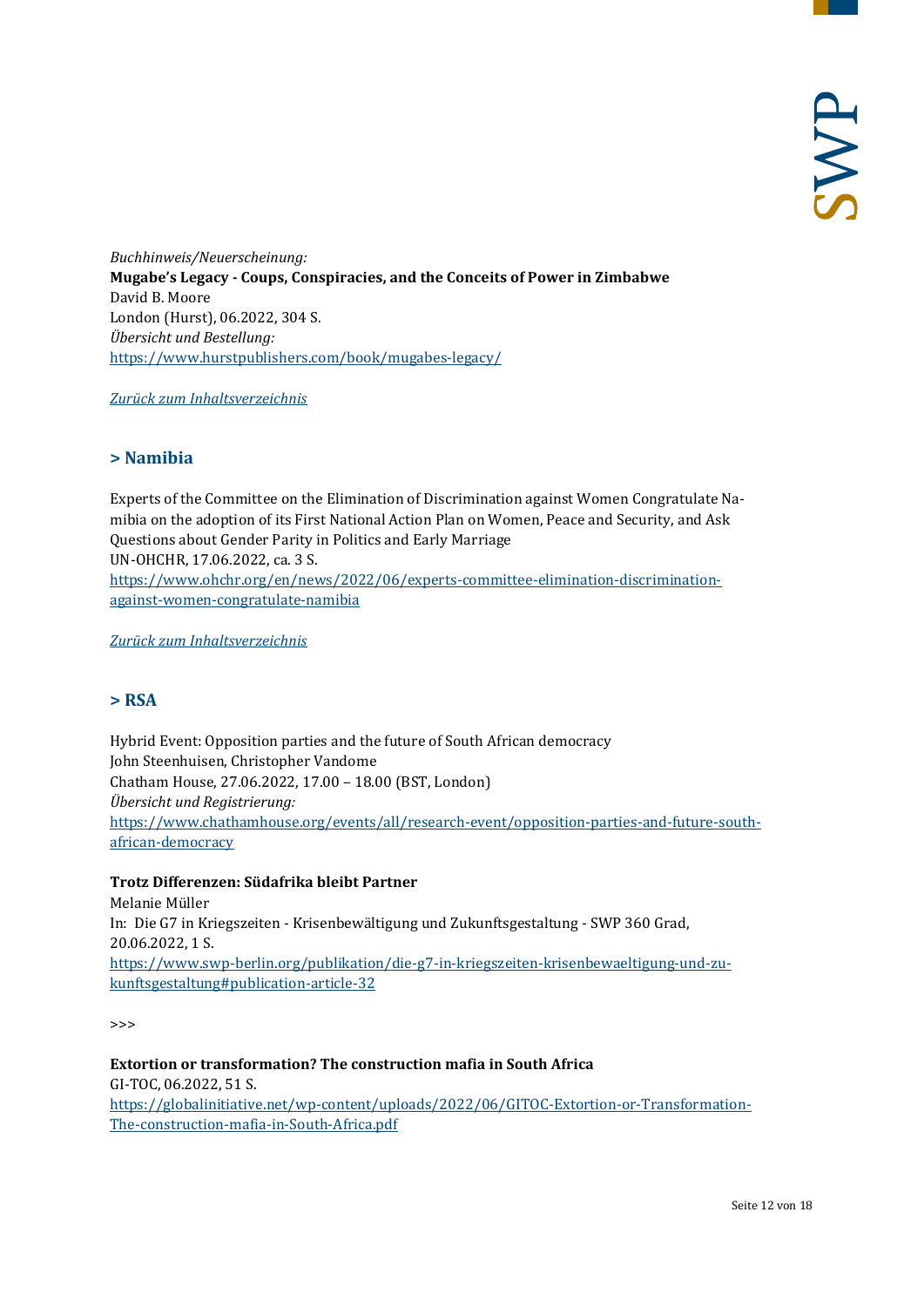>>>

South Africa: Financial Sector Assessment Program-Technical Note on Systemic Liquidity Management

IMF, 17.06.2022, 35 S. [https://www.imf.org/en/Publications/CR/Issues/2022/06/16/South-Africa-Financial-Sector-](https://www.imf.org/en/Publications/CR/Issues/2022/06/16/South-Africa-Financial-Sector-Assessment-Program-Technical-Note-on-Systemic-Liquidity-519722)[Assessment-Program-Technical-Note-on-Systemic-Liquidity-519722](https://www.imf.org/en/Publications/CR/Issues/2022/06/16/South-Africa-Financial-Sector-Assessment-Program-Technical-Note-on-Systemic-Liquidity-519722) *Siehe auch:* [https://www.imf.org/en/Publications/CR/Issues/2022/06/16/South-Africa-Financial-Sector-](https://www.imf.org/en/Publications/CR/Issues/2022/06/16/South-Africa-Financial-Sector-Assessment-Program-Technical-Note-on-Cybersecurity-Risk-519711)[Assessment-Program-Technical-Note-on-Cybersecurity-Risk-519711](https://www.imf.org/en/Publications/CR/Issues/2022/06/16/South-Africa-Financial-Sector-Assessment-Program-Technical-Note-on-Cybersecurity-Risk-519711) [https://www.imf.org/en/Publications/CR/Issues/2022/06/16/South-Africa-Financial-Sector-](https://www.imf.org/en/Publications/CR/Issues/2022/06/16/South-Africa-Financial-Sector-Assessment-Program-Technical-Note-on-Systemic-Risk-Oversight-519731)[Assessment-Program-Technical-Note-on-Systemic-Risk-Oversight-519731](https://www.imf.org/en/Publications/CR/Issues/2022/06/16/South-Africa-Financial-Sector-Assessment-Program-Technical-Note-on-Systemic-Risk-Oversight-519731) [https://www.imf.org/en/Publications/CR/Issues/2022/06/16/South-Africa-Financial-Sector-](https://www.imf.org/en/Publications/CR/Issues/2022/06/16/South-Africa-Financial-Sector-Assessment-Program-Technical-Note-on-Insurance-Sector-519728)[Assessment-Program-Technical-Note-on-Insurance-Sector-519728](https://www.imf.org/en/Publications/CR/Issues/2022/06/16/South-Africa-Financial-Sector-Assessment-Program-Technical-Note-on-Insurance-Sector-519728) [https://www.imf.org/en/Publications/CR/Issues/2022/06/16/South-Africa-Financial-Sector-](https://www.imf.org/en/Publications/CR/Issues/2022/06/16/South-Africa-Financial-Sector-Assessment-Program-Technical-Note-on-Financial-Safety-Net-and-519719)[Assessment-Program-Technical-Note-on-Financial-Safety-Net-and-519719](https://www.imf.org/en/Publications/CR/Issues/2022/06/16/South-Africa-Financial-Sector-Assessment-Program-Technical-Note-on-Financial-Safety-Net-and-519719) [https://www.imf.org/en/Publications/CR/Issues/2022/06/16/South-Africa-Financial-Sector-](https://www.imf.org/en/Publications/CR/Issues/2022/06/16/South-Africa-Financial-Sector-Assessment-Program-Technical-Note-on-Banking-Regulation-and-519725)[Assessment-Program-Technical-Note-on-Banking-Regulation-and-519725](https://www.imf.org/en/Publications/CR/Issues/2022/06/16/South-Africa-Financial-Sector-Assessment-Program-Technical-Note-on-Banking-Regulation-and-519725)

#### <span id="page-12-0"></span>*[Zurück zum Inhaltsverzeichnis](#page-0-0)*

# **> EU - Afrika**

At a Glance: The future of EU-Africa trade relations EPRS, 06.2022, 1 S. + Links [https://www.europarl.europa.eu/Reg-](https://www.europarl.europa.eu/RegData/etudes/ATAG/2022/733539/EPRS_ATA(2022)733539_EN.pdf)[Data/etudes/ATAG/2022/733539/EPRS\\_ATA\(2022\)733539\\_EN.pdf](https://www.europarl.europa.eu/RegData/etudes/ATAG/2022/733539/EPRS_ATA(2022)733539_EN.pdf)

>>>

**Hybrid Event: Europe and Africa in a time of crisis** Paul-Simon Handy, Nick Westcott, Amb. Bankole Adeoye, Theodore Murphy ISSAfrica, 27.06.2022, 01:30 PM in Johannesburg *Übersicht und Registrierung:* [https://issafrica.zoom.us/meeting/register/tZAld-Cpqj8jHtHekiB-U1GYTE7nSnzWGY\\_E](https://issafrica.zoom.us/meeting/register/tZAld-Cpqj8jHtHekiB-U1GYTE7nSnzWGY_E)

<span id="page-12-1"></span>*[Zurück zum Inhaltsverzeichnis](#page-0-0)*

# **> EU - Mittelmeerraum / MENA-Region / Afrika: Migrationspolitik / Flüchtlinge**

**UN expert urges UK to halt transfer of asylum seekers to Rwanda** UN-OHCHR, 17.06.2022, ca. 2 S.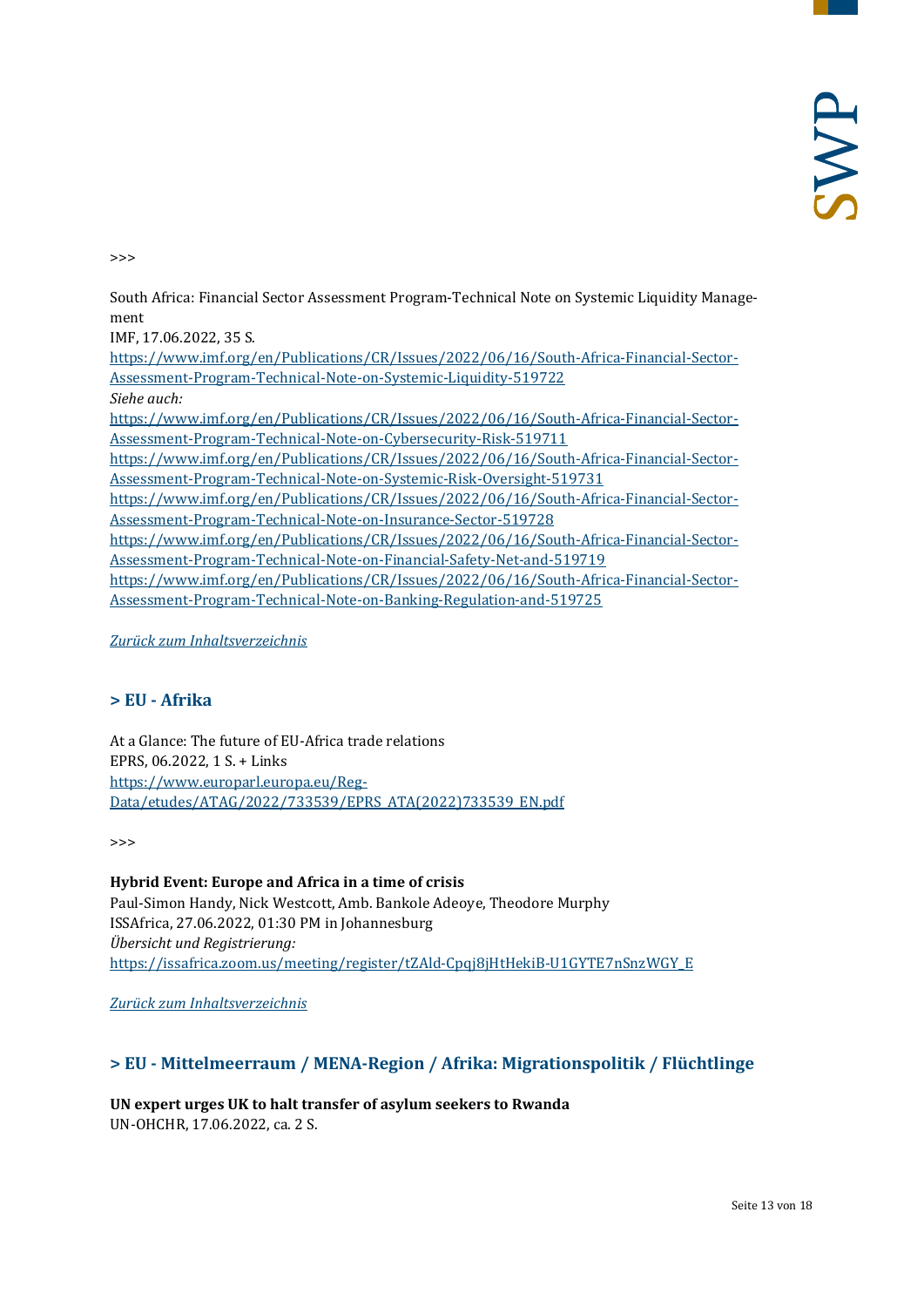[https://www.ohchr.org/en/press-releases/2022/06/un-expert-urges-uk-halt-transfer-asylum](https://www.ohchr.org/en/press-releases/2022/06/un-expert-urges-uk-halt-transfer-asylum-seekers-rwanda)[seekers-rwanda](https://www.ohchr.org/en/press-releases/2022/06/un-expert-urges-uk-halt-transfer-asylum-seekers-rwanda)

<span id="page-13-0"></span>*[Zurück zum Inhaltsverzeichnis](#page-0-0)*

# **> Nordische Länder - Afrika**

**Re-imagining African - Nordic relations in a changing global order** Jesutimilehin O. Akamo et al. NUPI, 06.2022, 72 S. [https://www.nupi.no/en/content/download/25077/file/220117%20NUPI%20African\\_and\\_Nordi](https://www.nupi.no/en/content/download/25077/file/220117%20NUPI%20African_and_Nordic_Multilateral_Cooperation_LR5.pdf?inLanguage=eng-GB&version=5) [c\\_Multilateral\\_Cooperation\\_LR5.pdf?inLanguage=eng-GB&version=5](https://www.nupi.no/en/content/download/25077/file/220117%20NUPI%20African_and_Nordic_Multilateral_Cooperation_LR5.pdf?inLanguage=eng-GB&version=5)

<span id="page-13-1"></span>*[Zurück zum Inhaltsverzeichnis](#page-0-0)*

# **> Türkei - Afrika**

**Building in Africa: Turkey's "Third Way" in China's Shadow** John Calabrese MEI, 21.06.2022, ca. 3 S. <https://www.mei.edu/publications/building-africa-turkeys-third-way-chinas-shadow>

#### <span id="page-13-2"></span>*[Zurück zum Inhaltsverzeichnis](#page-0-0)*

# **> Ägypten - Afrika**

#### **The Sisi Doctrine: Inside Egypt's Pivot to Africa**

Arushi Singh "This active reconfiguration of policy has provided Cairo with the ability to collect geopolitical accolades through greater engagement in Africa and beyond. ..." The National Interest, 16.06.2022, ca. 2 S. [https://nationalinterest.org/blog/buzz/sisi-doctrine-inside-egypt%E2%80%99s-pivot-africa-](https://nationalinterest.org/blog/buzz/sisi-doctrine-inside-egypt%E2%80%99s-pivot-africa-203039)[203039](https://nationalinterest.org/blog/buzz/sisi-doctrine-inside-egypt%E2%80%99s-pivot-africa-203039)

Egypt boosts ties with Tanzania amid ongoing Nile dam dispute Hagar Hosny Al Monitor, 17.06.2022, ca. 2 S. [https://www.al-monitor.com/originals/2022/06/egypt-boosts-ties-tanzania-amid-ongoing-nile](https://www.al-monitor.com/originals/2022/06/egypt-boosts-ties-tanzania-amid-ongoing-nile-dam-dispute)[dam-dispute](https://www.al-monitor.com/originals/2022/06/egypt-boosts-ties-tanzania-amid-ongoing-nile-dam-dispute)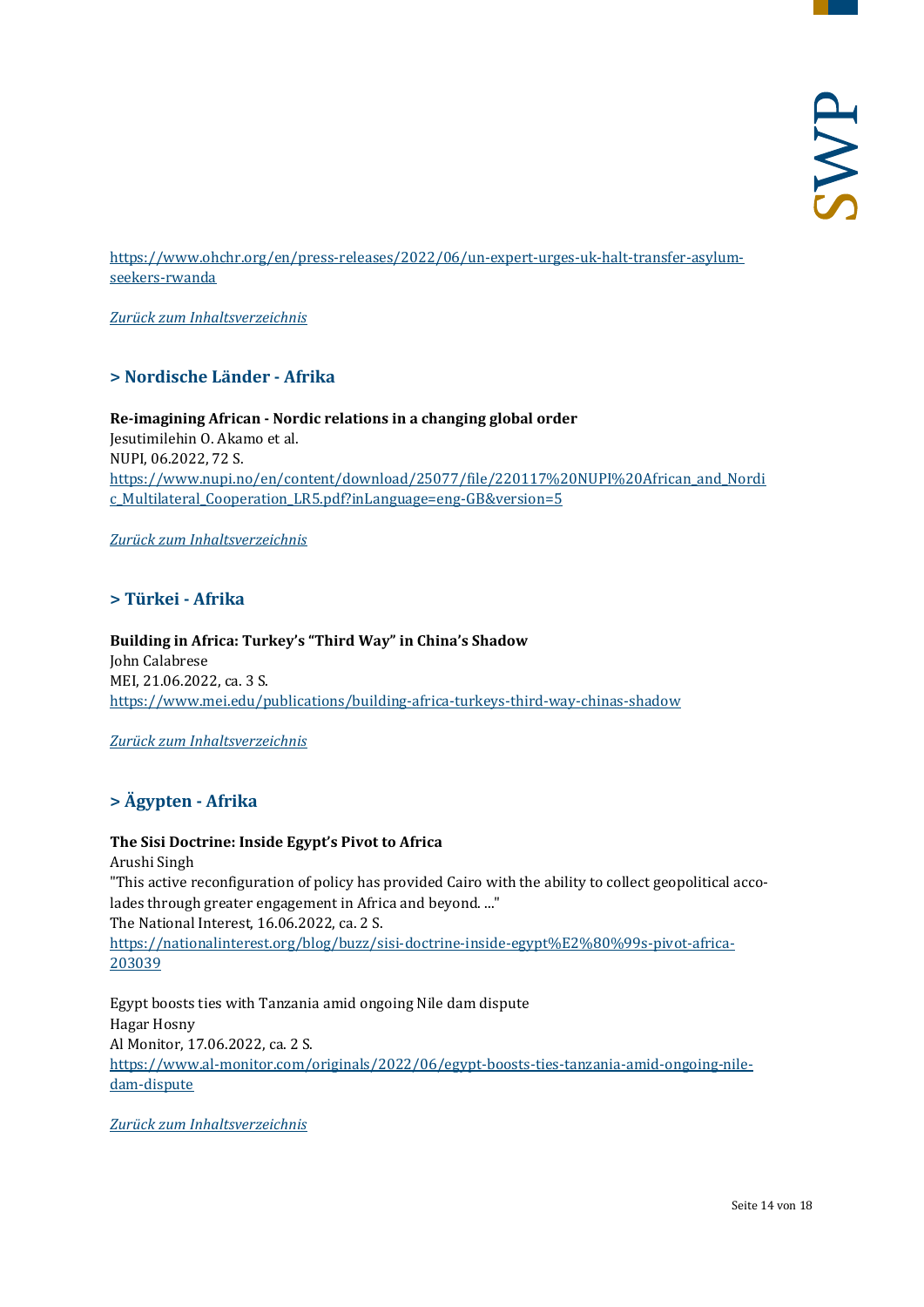# <span id="page-14-0"></span>**> Russland / Ukraine - Afrika**

Food security: EU to step up its support to African, Caribbean and Pacific countries in response to Russia's invasion of Ukraine EU, 21.06.2022 [https://ec.europa.eu/commission/presscorner/detail/en/ip\\_22\\_3889](https://ec.europa.eu/commission/presscorner/detail/en/ip_22_3889)

>>>

**Le marché du gaz en Afrique suite à l'invasion de l'Ukraine par la Russie** Henri-Louis Vedie PCNS, 06.2022, 22 S. [https://www.policycenter.ma/sites/default/files/2022-06/RP\\_05-22\\_Vedie.pdf](https://www.policycenter.ma/sites/default/files/2022-06/RP_05-22_Vedie.pdf)

<span id="page-14-1"></span>*[Zurück zum Inhaltsverzeichnis](#page-0-0)*

# **> Peacekeeping (Afrika)**

*Buchhinweis/Neuerscheinung:* **African Peacekeeping** Jonathan Fisher, Nina Wilén "... argue compellingly that peace- keeping is attractive to many African states because it provides resources to the military, allows greater political control over the officer corps, and offers significant diplomatic dividends. ..." Cambridge University Press, 01.2022, 272 S. *Übersicht und Bestellung:* <https://doi.org/10.1017/9781108582179> *Kurzbesprechung:* <https://www.foreignaffairs.com/reviews/capsule-review/2022-04-19/african-peacekeeping>

<span id="page-14-2"></span>*[Zurück zum Inhaltsverzeichnis](#page-0-0)*

# **> Gesellschaft (Afrika)**

#### **Happy Ever After? The Marriage Market as a Source of Societal Instability** Renate Hartwig GIGA Focus Africa, 05.2022, 9 S. [https://www.giga-hamburg.de/en/publications/giga-focus/happy-ever-after-the-marriage-mar](https://www.giga-hamburg.de/en/publications/giga-focus/happy-ever-after-the-marriage-market-as-a-source-of-societal-instability)[ket-as-a-source-of-societal-instability](https://www.giga-hamburg.de/en/publications/giga-focus/happy-ever-after-the-marriage-market-as-a-source-of-societal-instability)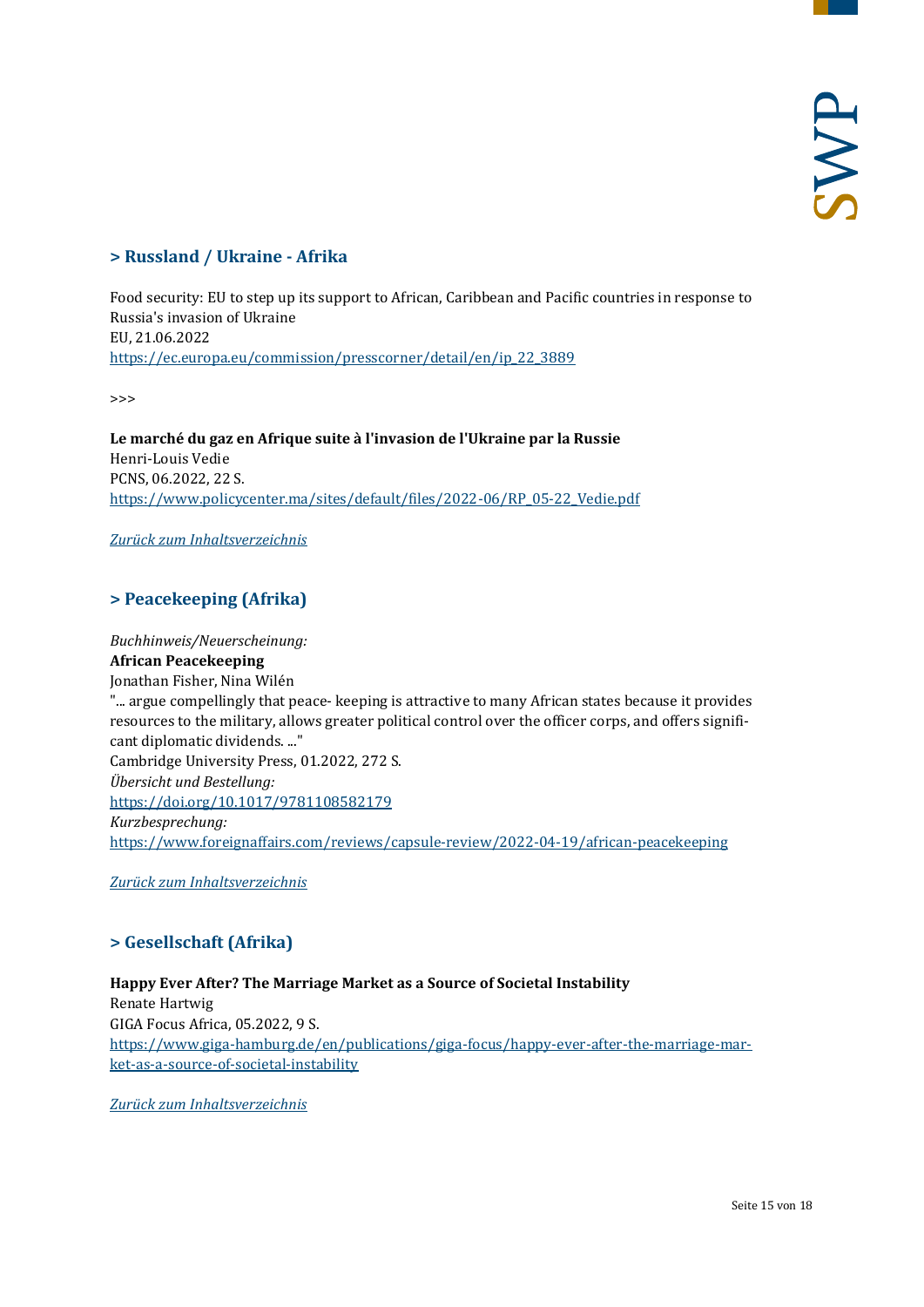# <span id="page-15-0"></span>**> Autoritäre Regime / soziale Medien (allg./global)**

**Content Moderation in autoritären Staaten - Wie soziale Medien zu Komplizen autoritärer Herrscher zu werden drohen** Paula Köhler, Daniel Voelsen SWP-Aktuell, 13.06.2022, 8 S. <https://www.swp-berlin.org/publikation/content-moderation-in-autoritaeren-staaten>

<span id="page-15-1"></span>*[Zurück zum Inhaltsverzeichnis](#page-0-0)*

# **> Terrorismus / Jihadismus / -bekämpfung**

**Council Conclusions on Addressing the external dimension of a constantly evolving terrorist and violent extremist threat** EU, 20.06.2022, 18 S. <https://www.consilium.europa.eu/media/57229/st10179-en22.pdf>

#### **EU fight against terrorism: one group and three individuals added to the EU sanctions list over terrorism**

"... one group and three individuals linked to Al-Qaeda and operating in the Sahel region ..." EU, 20.06.2022 [https://www.consilium.europa.eu/en/press/press-releases/2022/06/20/eu-fight-against-terror-](https://www.consilium.europa.eu/en/press/press-releases/2022/06/20/eu-fight-against-terrorism-one-group-and-three-individuals-added-to-the-eu-sanctions-list-over-terrorism/)

[ism-one-group-and-three-individuals-added-to-the-eu-sanctions-list-over-terrorism/](https://www.consilium.europa.eu/en/press/press-releases/2022/06/20/eu-fight-against-terrorism-one-group-and-three-individuals-added-to-the-eu-sanctions-list-over-terrorism/)

>>>

¿Es la radicalización yihadista lo que produce islamofobia y no al revés? Fernando Reinares Real Instituto Elcano Blog, 27.05.2022, ca. 2 S. [https://www.realinstitutoelcano.org/es-la-radicalizacion-yihadista-lo-que-produce-islamofobia-y](https://www.realinstitutoelcano.org/es-la-radicalizacion-yihadista-lo-que-produce-islamofobia-y-no-al-reves/)[no-al-reves/](https://www.realinstitutoelcano.org/es-la-radicalizacion-yihadista-lo-que-produce-islamofobia-y-no-al-reves/)

<span id="page-15-2"></span>*[Zurück zum Inhaltsverzeichnis](#page-0-0)*

# **> "Land Grabbing" / Konflikte (Afrika/global)**

**Large-Scale Land Deals and Social Conflict: Evidence and Policy Implications** Alexander De Juan, Daniel Geissel, Jann Lay, Rebecca Lohmann GIGA Working Paper, 05.2022, 54 S. [https://pure.giga-hamburg.de/ws/files/29230513/WP\\_328.pdf](https://pure.giga-hamburg.de/ws/files/29230513/WP_328.pdf)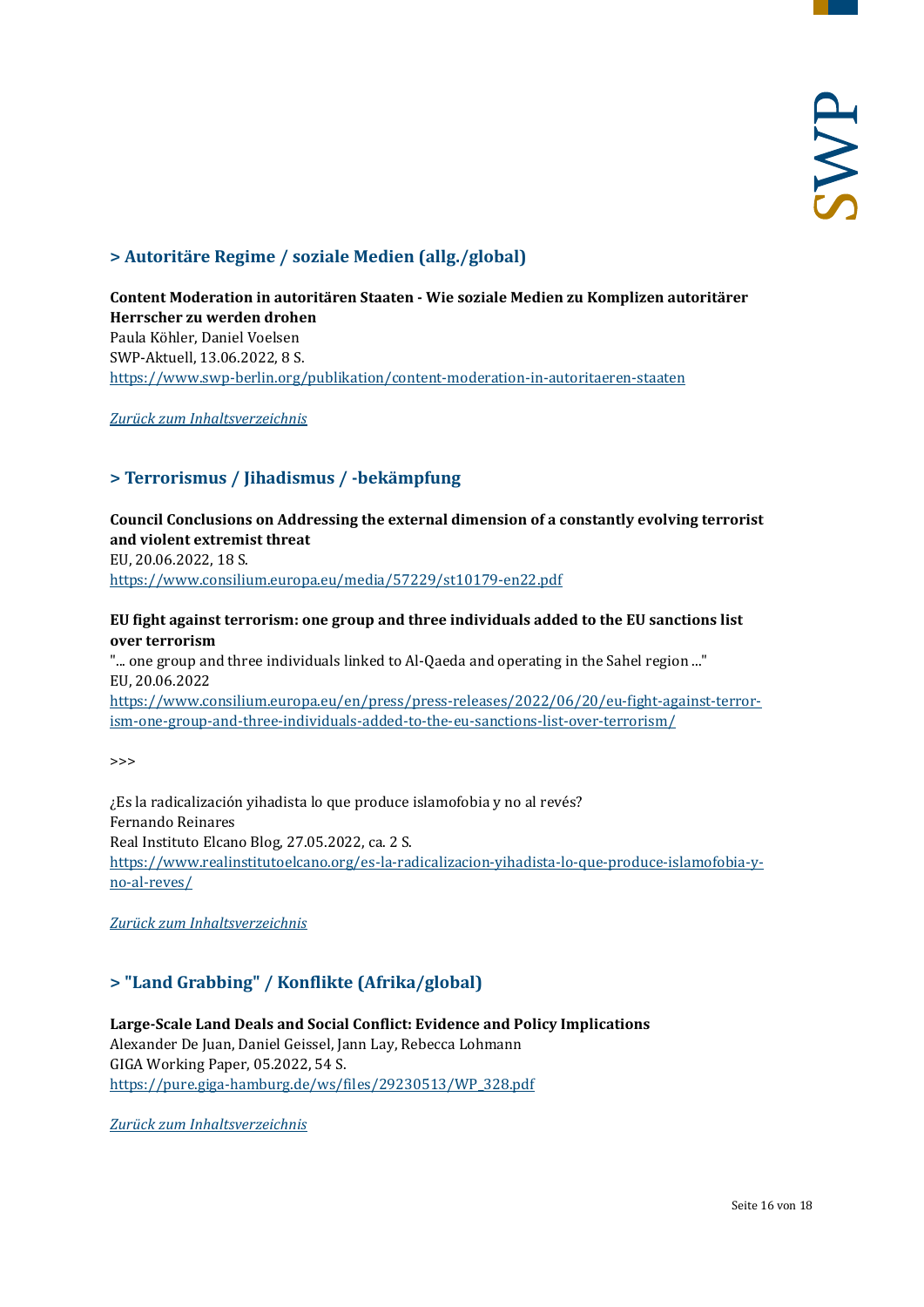# <span id="page-16-0"></span>**> Bergbau / Rohstoffe / Lieferketten: Umwelt / Menschenrechte (Afrika)**

#CancelCoal applicants to compel release of records on climate impacts of new coal power CER (RSA), 20.06.2022, ca. 2 S. [https://cer.org.za/news/cancelcoal-applicants-to-compel-release-of-records-on-climate-impacts](https://cer.org.za/news/cancelcoal-applicants-to-compel-release-of-records-on-climate-impacts-of-new-coal-power)[of-new-coal-power](https://cer.org.za/news/cancelcoal-applicants-to-compel-release-of-records-on-climate-impacts-of-new-coal-power)

Climate Change Bill: CER calls for public hearings MEJCON-SA, 08.06.2022 <https://mejcon.org.za/media/news/climate-change-bill-cer-calls-for-public-hearings>

>>>

**The emergence of a 'bulk commodity illegal industry' in South African chrome mining** In: Civil Society Observatory of Illicit Economies in Eastern and Southern Africa GI-TOC, 06.2022, S. 12-26. <https://globalinitiative.net/wp-content/uploads/2022/06/ESA-Obs-Risk-Bulletin-25-1.pdf>

**CCP Inc. in West Africa - How Chinese Party-State Actors Secured Critical Minerals in Guinea** Briana Boland, Lauren Maranto, Jude Blanchette CSIS, 06.2022, 33 S. [https://csis-website-prod.s3.amazonaws.com/s3fs-public/publication/220607\\_Bo](https://csis-website-prod.s3.amazonaws.com/s3fs-public/publication/220607_Boland_CCP_Guinea.pdf)land CCP Guinea.pdf

<span id="page-16-1"></span>*[Zurück zum Inhaltsverzeichnis](#page-0-0)*

# **> Energie / Energieversorgung (Afrika)**

**Household Use of Bottled Gas for Cooking: Evidence from Sub-Saharan Africa** The World Bank, 06.2022, 35 S. <http://hdl.handle.net/10986/37573>

<span id="page-16-2"></span>*[Zurück zum Inhaltsverzeichnis](#page-0-0)*

# **> Coronavirus-Krise / COVID-19 (allg./global)**

**COVID-19 and Violent Actors in the Global South: An Inter- and Cross-Regional Comparison** André Bank, Yannick Deepen, Julia Grauvogel, Sabine Kurtenbach GIGA Working Paper, 05.2022, 55 S. [https://pure.giga-hamburg.de/ws/files/29256127/WP\\_329.pdf](https://pure.giga-hamburg.de/ws/files/29256127/WP_329.pdf)